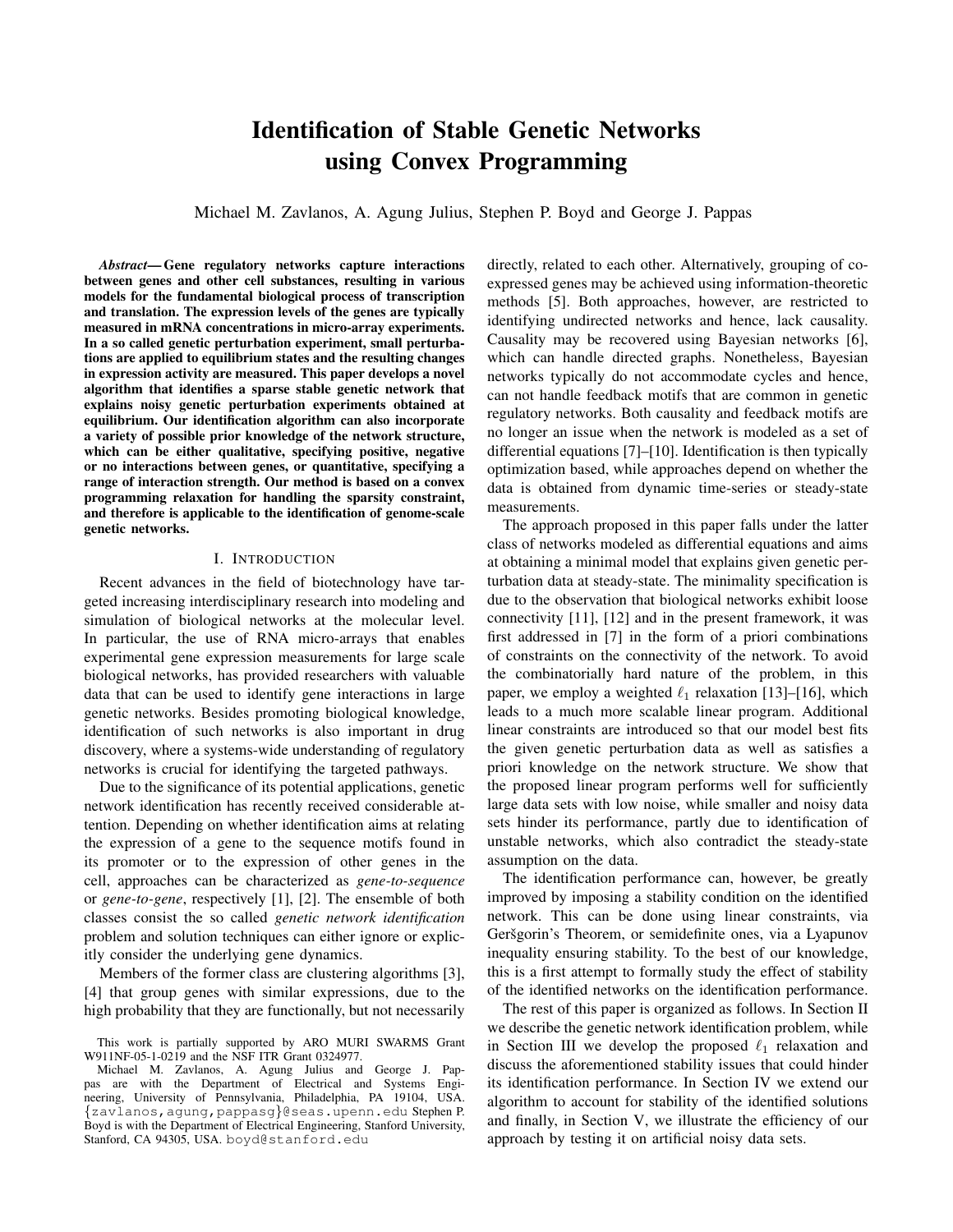#### II. GENETIC NETWORK IDENTIFICATION

Genetic regulatory networks consisting of  $n$  genes can be modeled as n-dimensional dynamical systems [7]. In general, such models assume the form

$$
\dot{\hat{x}} = f(\hat{x}, u),\tag{1}
$$

where  $\hat{x}(t) \in \mathbb{R}^n$  and  $u(t) \in \mathbb{R}^p$ . Here  $\hat{x}_i(t) \in \mathbb{R}$  denotes the transcription activity (typically measured as mRNA concentration) of gene  $i$  in the network, and  $u_i$  is the so called transcription perturbation.<sup>1</sup> Nonlinear genetic networks as in (1) can have multiple stable equilibria, each one typically corresponding to a phenotypical state of the system. Then, the dynamics in a neighborhood of any given equilibrium  $x_{eq}$  can be approximated by the set of linear differential equations

$$
\dot{x} = Ax + Bu,\tag{2}
$$

where  $x \triangleq \hat{x} - x_{eq}$  [8]. The matrix  $A \in \mathbb{R}^{n \times n}$  encodes pairwise interactions between the individual genes in the network at the given equilibrium or phenotypical state, while the matrix  $B \in \mathbb{R}^{n \times p}$  indicates which genes are affected by the transcriptional perturbations. Assuming the equilibrium  $x = 0$  is stable and the perturbation u is sufficiently small and constant, the system (2) will restabilize at a new equilibrium  $x$ , at which

$$
Ax + Bu = 0.\t\t(3)
$$

Let  $m$  be the number of available transcription perturbations<sup>2</sup> and define the matrices  $U = [u_1 \cdots u_m] \in \mathbb{R}^{p \times m}$  and  $X = [x_1 \cdots x_m] \in \mathbb{R}^{n \times m}$  containing the transcription perturbations of all  $m$  experiments and their associated steadystate mRNA concentrations, respectively. Then, collecting all  $m$  experiments at steady-state, system  $(3)$  can be written as

$$
AX + BU = 0.\t\t(4)
$$

The matrices  $X, U$  can be measured (possibly with noise) and are assumed to be known; the matrix  $B$  is also typically known. Then, the network identification problem can be stated as follows.

#### *Problem 1 (Genetic Network Identification):* Given

steady-state transcription perturbation and mRNA concentration data  $X$  and  $U$ , determine the sparsest stable matrix A that *best* satisfies (4), while incorporating any a priori biological knowledge regarding the presence, absence, or nature of specific gene interactions.

The requirement that  $A$  is sparse is due to biological networks being sparse in nature [11], [12], while the stability condition is necessary for the steady-state to be observed. Finally, accordance with a priori biological knowledge is both desired and naturally expected to result in improved identification performance.

#### III. LINEAR PROGRAMMING FORMULATION

Given any genetic network described by (2), the problem of identifying the sparsest matrix  $A$  that approximately satisfies constraints (4), can be formulated as the following optimization problem

minimize 
$$
\operatorname{card}(A)
$$
  
subject to  $||AX + BU||_1 \le \epsilon$ , (5)

where  $card(A)$  denotes the number of zero entries in matrix where card  $(A)$  denotes the number of zero entries in matrix<br>
A, and  $||A||_1 = \sum_{i,j=1}^n |a_{ij}|$  denotes the (elementwise)  $\ell_1$ norm of a matrix  $\overrightarrow{A}$ . Variable in problem (5) consists the matrix A, while the problem data are X, B, U and  $\epsilon$ . The positive parameter  $\epsilon$  is used to control the trade-off between sparsity, i.e.,  $card(A)$ , and best fit, i.e.,  $||AX + BU||_1$ . Note that any other norm could be used in the constraints here; we use the  $\ell_1$  norm since it handles outliers well.

When a priori knowledge about the network is also available, it is typically in the form of a partial sign pattern  $S = (s_{ij}) \in \{0, +, -, ?\}^{n \times n}$ , which encodes known positive interactions  $(+)$ , negative interactions  $(-)$ , no interactions (0), or no a priori knowledge regarding interactions (?) between any two genes in the network. Such knowledge can be included in (5) by means of the set of linear constraints  $\overline{a}$ 

$$
A \in S \Rightarrow \begin{cases} a_{ij} \ge 0, & \text{if } s_{ij} = + \\ a_{ij} \le 0, & \text{if } s_{ij} = - \\ a_{ij} = 0, & \text{if } s_{ij} = 0 \\ a_{ij} \in \mathbb{R}, & \text{if } s_{ij} = ? \end{cases}
$$
 (6)

resulting in the problem

minimize 
$$
\operatorname{card}(A)
$$
  
subject to  $||AX + BU||_1 \le \epsilon$ ,  $A \in S$ . (7)

From a computational point of view, formulation (7) poses a significant challenge. Although both constraints are convex in the matrix A [17], the cost function  $card(A)$  is not convex. Solving this problem globally can be done, for instance by branch-and-bound methods or direct solution with all possible  $2^{n^2}$  sparsity patterns for A. Nevertheless, these methods are typically very slow, and cannot scale to networks with more than a handful of genes.

To obtain a method that can scale to large networks, we propose a convex relaxation of the cardinality cost function. In particular, we replace the  $card(A)$  objective with the In particular, we replace the card  $(A)$  objective with the weighted  $\ell_1$ -norm  $\sum_{i,j=1}^n w_{ij} |a_{ij}|$ , resulting in the following *convex* program

$$
\begin{array}{ll}\text{minimize} & \sum_{i,j=1}^{n} w_{ij} |a_{ij}|\\ \text{subject to} & \|AX + BU\|_1 \le \epsilon, \ A \in S,\end{array} \tag{8}
$$

where the weights  $w_{ij}$  are chosen such that

$$
w_{ij} = \frac{\delta}{\delta + |a_{ij}|}, \text{ for all } i, j = 1, \dots, n \tag{9}
$$

for sufficiently small  $\delta > 0$  [14]. The main idea behind the proposed heuristic is to uniformly initialize all weights by  $w_{ij} = 1$  (this corresponds to the standard  $\ell_1$  relaxation of the cost function) and repeatedly solve problem (8), each time updating the weights using (9) (Algorithm 1). Then, large

<sup>&</sup>lt;sup>1</sup>For large scale networks, we may assume that not all genes are affected by a given perturbation, resulting in  $p \leq n$ .

<sup>&</sup>lt;sup>2</sup>Typically, each transcription perturbation corresponds to a specific experiment.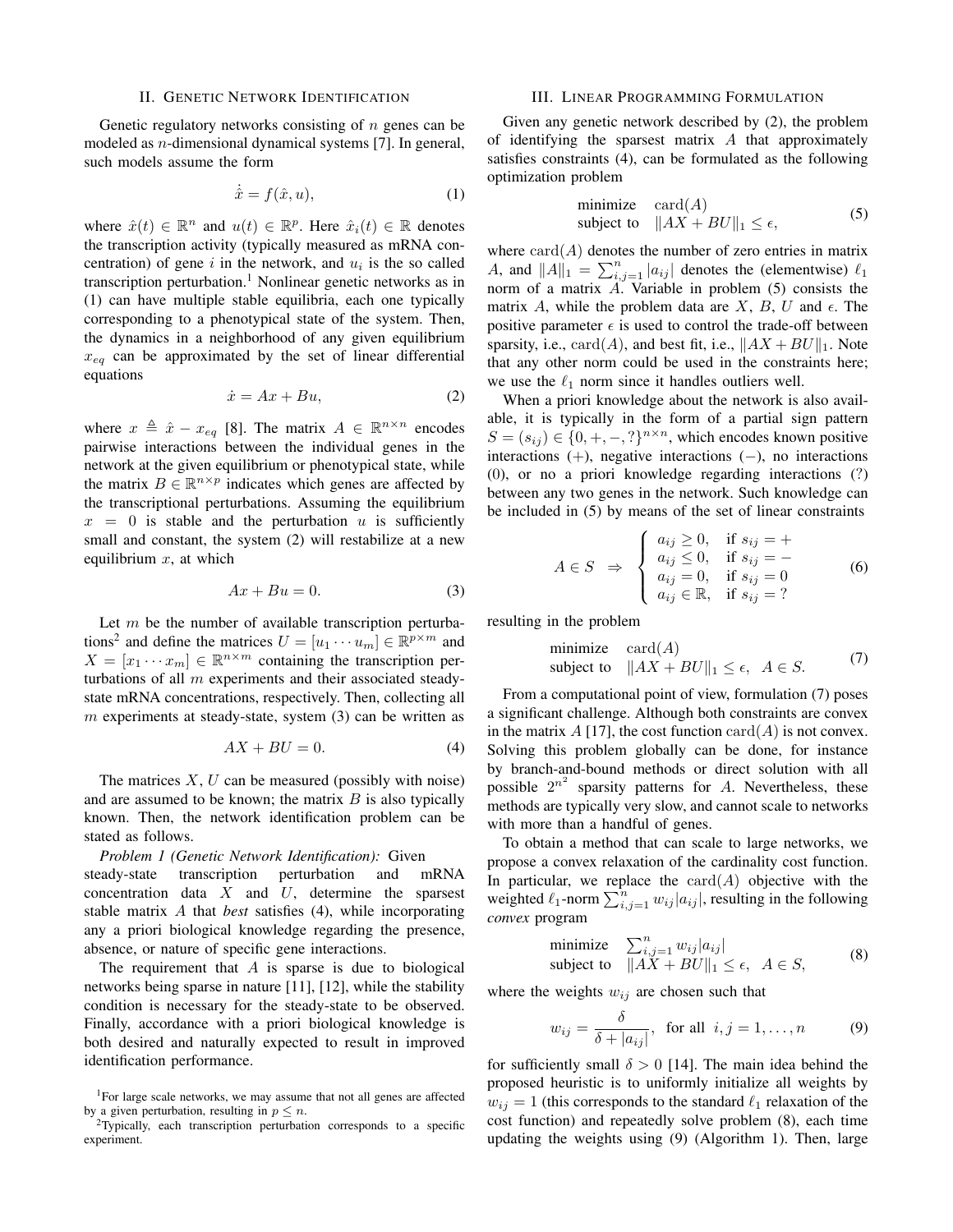## Algorithm 1 Network Identification (Ignoring Stability)

| <b>Require:</b> Sign pattern S and possibly noisy experimental                         |
|----------------------------------------------------------------------------------------|
| data $X \in \mathbb{R}^{n \times m}$ , $U \in \mathbb{R}^{p \times m}$ ,               |
| 1: Set $\epsilon \triangleq \mu \min\{\ AX + BU\ _1 \mid A \in S\}$ , with $\mu > 1$ , |
| 2: Initialize weights $w_{ij} = 1$ for all $i, j = 1, , n$ ,                           |
| 3: for $it = 1$ to J do                                                                |
| 4: Solve the linear program (8),                                                       |
| 5: Update the weights $w_{ij}$ using (9),                                              |
| $6:$ end for                                                                           |

weights are always assigned to small matrix entries  $|a_{ij}|$  and small weights to large entries  $|a_{ij}|$ , which can eliminate any weak genetic interactions in the final identified matrix A.

In practice, Algorithm 1 requires no more than  $J =$ 10 iterations, regardless of the problem size. Furthermore, recent theoretical results [18] show that, in some cases (not including the present application), minimizing the weighted  $\ell_1$  norm of a matrix A, in fact does minimizes card(A) with high probability. Despite, however, the computationally appealing properties of Algorithm 1, its identification performance can be significantly decreased in the presence of noisy data or in the absence of a sufficient number of experiments  $m$ . We illustrate this observation in the following example and argue that it might be due to instability of the identified network.

*Example 3.1 (Identifying an unstable matrix):* Consider the following  $5 \times 5$  matrix A to be identified

| $\begin{bmatrix} -1.2294 & -1.5474 \\ 0.4153 & -0.8308 \end{bmatrix}$<br>0.3614 | $0 -0.5833$ | 1.0243<br>$-0.9589 - 0.3565$ |  |
|---------------------------------------------------------------------------------|-------------|------------------------------|--|
| $\mathsf{L}$ 0.0420                                                             |             | $-1.3703$ J                  |  |

and assume the desired a priori sign pattern is given by

$$
S = \begin{bmatrix} ? & -1 & ? & ? & ? \\ ? & ? & ? & 0 & ? \\ ? & ? & ? & 0 & 1 \\ ? & ? & 0 & ? & ? \\ 1 & ? & ? & 0 & ? \end{bmatrix}.
$$

Let  $m = 4$  be the number of available experiments and assume a significantly high noise level of 80%. Using these quantities we can construct noisy data by  $X = -A^{-1}BU +$ 0.8N, where  $B = I_5$ ,  $U = 0.1I_{5 \times 4}$  and  $N \in \mathbb{R}^{5 \times 4}$  is a zero mean and unit variance normally distributed random variable.<sup>3</sup> Applying  $J = 10$  iterations of Algorithm 1, the identified matrix  $A_u$  becomes

<sup>3</sup>We denote by  $I_{n\times m}$  the  $n \times m$  identity matrix.



Fig. 1. Plot of the convergence error  $||A_{k+1} - A_k||_1$  as a function of the iteration  $k$  of Algorithm 1 for Example 3.1.

TABLE I

PERFORMANCE OF ALG. 1 IN EXAMPLE 3.1

| Correct Positives Identified <sup><math>\uparrow</math></sup> |  |
|---------------------------------------------------------------|--|
| Correct Negatives Identified <sup>†</sup>                     |  |
| Correct Zeros Identified <sup>†</sup>                         |  |
| False Positives Identified                                    |  |
| False Negatives Identified                                    |  |
| False Zeros Identified                                        |  |

† a priori sign knowledge not included.

$$
A_u = \begin{bmatrix} -0.5142 & -1.2042 & 0 & 0 & -0.4896 \\ 0.3685 & -0.8354 & 0 & 0 & 0 \\ -0.2332 & -0.0689 & -0.2916 & 0 & 8.7007 \\ 0.0151 & 0.0018 & 0 & 2.5766 & 0 \\ 0.2439 & -0.0306 & 0 & 0 & -8.6554 \end{bmatrix}.
$$

Fig. 1 shows the convergence rate of Algorithm 1. Clearly, the desired sign pattern S is satisfied and  $A_u$  is a sparse enough matrix. Note, however, that  $A_u$  is not a stable matrix even though A is stable. Table I summarizes the performance of Algorithm 1 in identifying matrix A. Note that the number of false positives, negatives and zeros in the identified matrix  $A_u$  is significantly large, leading to the conclusion that stability of  $A_u$  might be an important aspect of the problem.

#### IV. INCORPORATING STABILITY

In Section III we developed an iterative procedure, based on the solution of linear programs, able to identify a sparse matrix that best fits possibly noisy network data, while satisfying a priori knowledge about the network. Despite these appealing properties of the proposed approach, it was also shown in Example 3.1 that it is possible that the identified matrix is unstable, violating the specifications of Problem 1 and hindering the algorithm's performance. In this section, we propose two different ways of incorporating stability in Algorithm 1, both preserving its convex nature and hence, having the associated scalability and global optimality properties. Furthermore, we show that these modified approaches significantly increase the performance of our identification algorithm.

## *A. Linear Approximation*

Incorporating stability of the identified matrix A as a linear constraint in Algorithm 1 relies on the following theorem by Geršgorin.

*Theorem 4.1 ( [19])*: Let  $A = (a_{ij}) \in \mathbb{C}^{n \times n}$  and for all  $i = 1, \ldots, n$  define the *deleted absolute row sums* of A by  $R_i(A) \triangleq \sum_{j \neq i} |a_{ij}|$ . Then, all eigenvalues of A are located in the union of n discs  $G(A) \triangleq \bigcup_{i=1}^{n} \{z \in \mathbb{C} \mid |z - a_{ii}| \leq \}$  $R_i(A)$ . Furthermore, if a union of k of these n discs forms a connected region that is disjoint from all the remaining  $n-k$  discs, then there are exactly k eigenvalues of A in this region.

The region  $G(A)$  is often called the *Geršgorin region* (for the rows) of A, the individual discs in  $G(A)$  are called the *Geršgorin discs*, while the boundaries of these discs are called the *Geršgorin circles*. Since  $A$  and  $A<sup>T</sup>$  have the same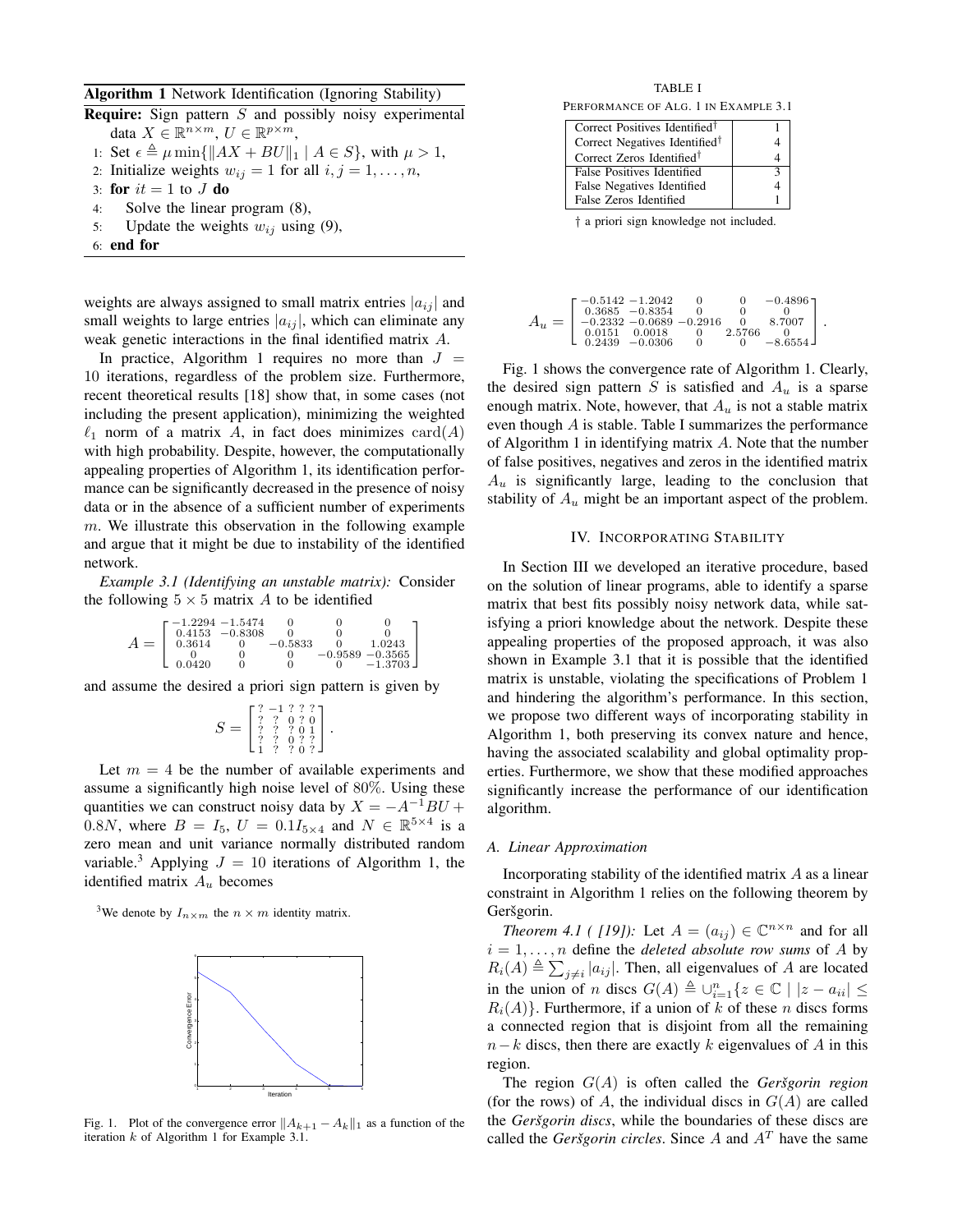# Algorithm 2 Network Identification (Geršgorin Stability)

**Require:** Sign pattern  $S$  and possibly noisy experimental data  $X \in \mathbb{R}^{n \times m}$ ,  $U \in \mathbb{R}^{p \times m}$ ,

- 1: Set  $\epsilon \triangleq \mu \min\{\Vert AX + BU\Vert_1 \mid A \in S\}$ , with  $\mu > 1$ ,
- 2: Initialize weights  $w_{ij} = 1$  for all  $i, j = 1, \ldots, n$ ,
- 3: for  $it = 1$  to  $J$  do
- 4: Solve the linear program (12),
- 5: Update the weights  $w_{ij}$  using (9),
- 6: If  $it = 1$ , update the weights  $v_i$  using (13),
- 7: end for

eigenvalues, one can also obtain a similar Geršgorin disc theorem for the columns of A. Clearly, if

$$
a_{ii} \leq -\sum_{j \neq i} |a_{ij}|, \text{ for all } i = 1, \dots, n \tag{10}
$$

then all discs  $\{z \in \mathbb{C} \mid |z - a_{ii}| \leq R_i(A)\}\$  are in the left half plane  $\mathbb{C}$  and Theorem 4.1 ensures that all eigenvalues of A are also in  $\mathbb{C}_-$ , which implies that A is stable. What is appealing about constraints (10) is that they are linear in the entries of A and, hence, can be directly incorporated in the linear program (8) in Algorithm 1, rendering a stable matrix. However, constraints (10) also impose strict structural constraints on the entries of A. In particular, they restrict all diagonal entries of A to be non-positive and matrix an diagonal entries of A to be non-positive and matrix<br>A to be *diagonally dominant*, namely  $|a_{ii}| \ge \sum_{j \ne i} |a_{ij}|$ for all  $i = 1, \ldots, n$ . This constraint can be relaxed by applying a similarity transformation on A. In particular, since  $V^{-1}AV$  and A share the same eigenvalues for any invertible matrix  $V$ , we can apply Gersgorin's theorem to  $V^{-1}AV$  and for a smart choice of V we can obtain sharper bounds on the eigenvalues. A particularly convenient choice is  $V \triangleq diag(v_1, \ldots, v_n)$ , with  $v_i > 0$  for all  $i = 1, \ldots, n$ . Then,  $V^{-1}AV = (v_j a_{ij}/v_i)$  and Geršgorin's theorem states that all eigenvalues of A lie in the region

$$
G(V^{-1}AV) \triangleq \bigcup_{i=1}^{n} \left\{ z \in \mathbb{C} \mid |z - a_{ii}| \leq \frac{1}{v_i} \sum_{j \neq i} v_j |a_{ij}| \right\}.
$$

Clearly, if we require that

$$
a_{ii} \le -\frac{1}{v_i} \sum_{j \ne i} v_j |a_{ij}|, \quad i = 1, \dots, n,
$$
 (11)

then  $G(V^{-1}AV) \subset \mathbb{C}$ , which implies that matrix A is stable, but not necessarily diagonally dominant any more. Constraints  $(11)$  are still convex in the entries of A and hence, can be directly incorporated in (8) resulting in the linear program

minimize 
$$
\sum_{i,j=1}^{n} w_{ij} |a_{ij}|
$$
  
subject to 
$$
||AX + BU||_1 \le \epsilon, \quad A \in S
$$

$$
a_{ii} \le -\frac{1}{v_i} \sum_{j \neq i} v_j |a_{ij}|, \quad i = 1, ..., n.
$$
 (12)

The identification procedure is then described in Algorithm 2. Intuitively, the weights  $v_i$ , should penalize Geršgorin discs far in the left half plane and assign the remaining slack to discs close to the imaginary axis, breaking in this way the

TABLE II

PERFORMANCE OF ALG. 2 IN EXAMPLE 4.2

| Correct Positives Identified <sup>™</sup> |  |
|-------------------------------------------|--|
| Correct Negatives Identified <sup>†</sup> |  |
| Correct Zeros Identified <sup>†</sup>     |  |
| False Positives Identified                |  |
| False Negatives Identified                |  |
| False Zeros Identified                    |  |

† a priori sign knowledge not included.

diagonal dominance in the associated row. In particular, for any  $\beta > 0$  we choose the weights  $v_i$  by

$$
v_i \triangleq \begin{cases} \beta + \frac{|a_{ii}| - R_i(A)}{1 + |a_{ii}| - R_i(A)}, & \text{if } |a_{ii}| - R_i(A) > 0 \\ \beta, & \text{if } |a_{ii}| - R_i(A) \le 0 \end{cases}, (13)
$$

where  $R_i(A)$  denotes the deleted absolute sum for row i, as in Theorem 4.1, and the quantity  $|a_{ii}| - R_i(A) > 0$  indicates how far in the left half plane the associated Geršgorin disc is located. Note that the weights  $v_i$  are updated only once (line 6 in Algorithm 2) so that Algorithm 2 possesses similar convergence properties with Algorithm 1. The following example illustrates the performance of Algorithm 2 for the data in Example 3.1.

*Example 4.2 (Stable Identification using Algorithm 2):* Applying Algorithm 2 to the data given in Example 3.1 the identified matrix  $A<sub>s</sub>$  becomes

$$
A_s = \begin{bmatrix} -0.5356 & -1.1981 & 0 & 0 & 0 \\ 0.2499 & -1.1036 & 0 & 0 & 0 \\ 0.0081 & -0.0922 & -0.2938 & 0 & 0.1843 \\ -0.0016 & 0 & 0 & -0.3190 & 0 \\ 0.6089 & -0.0741 & 0 & 0 & -21.4519 \end{bmatrix}
$$

.

Clearly, the desired sign pattern  $S$  is satisfied, while  $A_s$ is also sparse, stable and not diagonally dominant. Table II summarizes the performance of Algorithm 2. Note that the number of false positives, negatives and zeros in the identified matrix  $A_s$  is significantly reduced compared to the results in Table I, which implies that stability is indeed an important identification specification.

#### *B. Semidefinite Approximation*

 $\overline{A}$ 

Let A be the matrix identified by Algorithm 1 which, as shown in Example 3.1, can possibly be unstable. The goal in this section is to characterize "small" perturbations to  $A$  that render it stable, while satisfying the desired sign pattern and maintaining its sparsity structure. For this, let  $D \in \mathbb{R}^{n \times n}$  be the sought perturbation matrix and define the matrix  $A' \triangleq$  $A + D$ . A necessary and sufficient condition for stability of  $A'$  is the existence of a symmetric positive definite Lyapunov matrix  $P$  such that

$$
(A+D)^{T}P + P(A+D) \prec 0.
$$
 (14)

Letting  $L \triangleq PD$ , equation (14) becomes

$$
A^T P + L^T + PA + L \prec 0,\tag{15}
$$

which is a linear matrix inequality in both  $P$  and  $L$  and can be efficiently solved using semidefinite programming [17].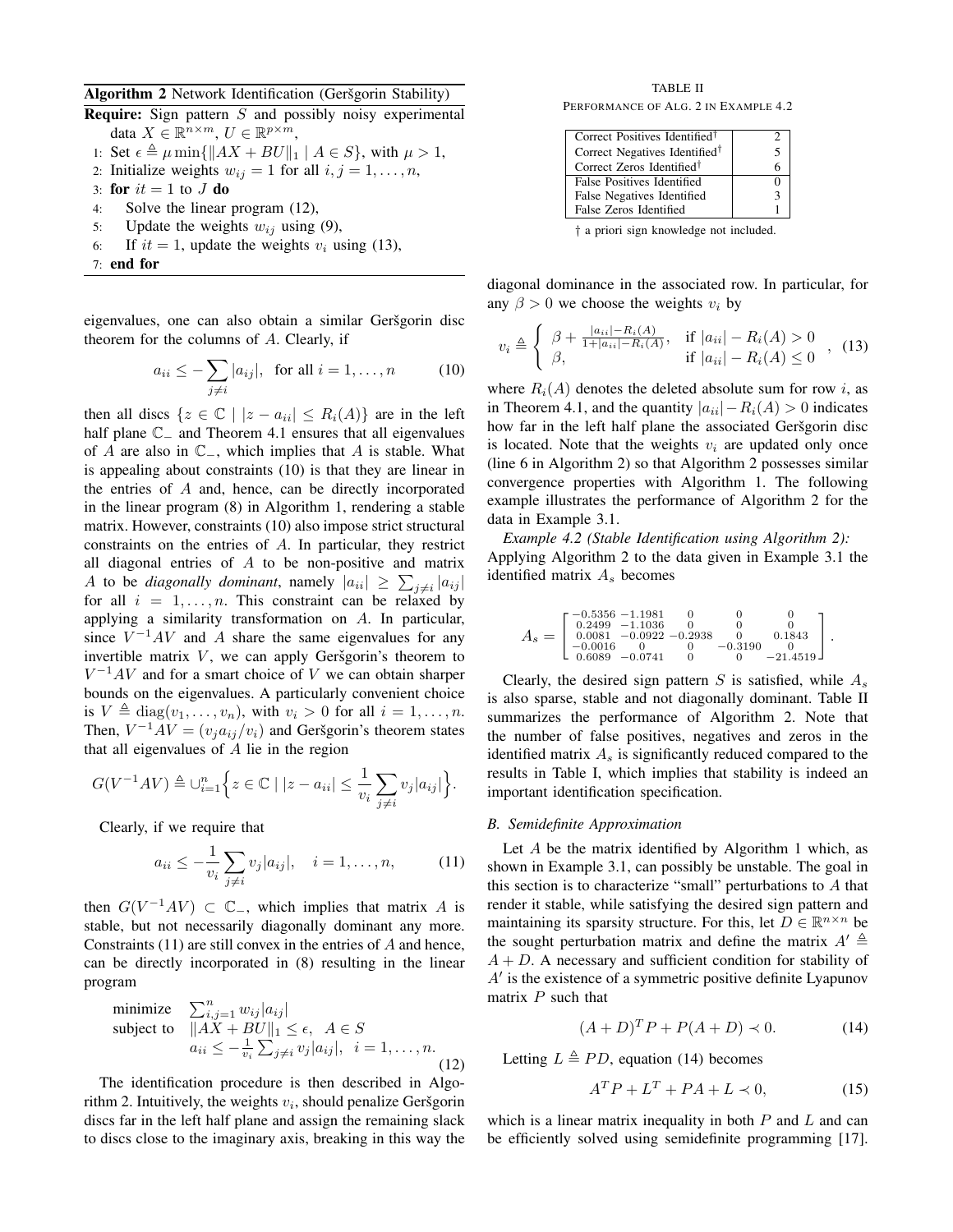## Algorithm 3 Network Identification (Lyapunov Stability)

|     | <b>Require:</b> Sign pattern $S$ and possibly noisy experimental                    |
|-----|-------------------------------------------------------------------------------------|
|     | data $X \in \mathbb{R}^{n \times m}$ , $U \in \mathbb{R}^{p \times m}$ .            |
|     | 1: Apply Algorithm 1 for matrix $A$ ,                                               |
|     | 2: <b>if</b> matrix A is unstable <b>then</b>                                       |
| 3:  | Solve (16) for stable matrix $A' = A + P^{-1}L$ ,                                   |
| 4:  | Solve (17) for robust Lyapunov matrix $P^*$ ,                                       |
| 5:  | Set $A := A'$ .                                                                     |
| 6:  | Set $\epsilon \triangleq \mu \min\{\ AX + BU\ _1 \mid A \in S\}$ , with $\mu > 1$ , |
| 7:  | Initialize weights $w_{ij} = 1$ for all $i, j = 1, , n$ ,                           |
| 8:  | for $it = 1$ to J do                                                                |
| 9:  | Solve the semidefinite program (20),                                                |
| 10: | Update the weights $w_{ij}$ using (9),                                              |
| 11: | end for                                                                             |
|     | 12: end if                                                                          |

In particular, solving the following semidefinite program

minimize 
$$
||LX||_2
$$
  
subject to  $A^T P + L^T + PA + L \preceq 0$ ,  $P \succeq I$ , (16)

gives  $D = P^{-1}L$  and the desired stable matrix A' becomes  $A' = A + P^{-1}L$ . Since  $||(A' - A)X||_2 = ||P^{-1}LX||_2 \le$  $\|LX\|_2$  $\frac{LX\|_2}{\|P\|_2}$  and  $\|P\|_2 > 1$ ,<sup>4</sup> minimizing the objective  $\|LX\|_2$ also minimizes the error between  $AX + BU$  and  $A'X + BU$ . Clearly, matrix  $A'$  may no longer satisfy the desired sign pattern or sparsity specifications hence, we need to further perturb it while maintaining its stability. For this, we need to define the notion of a robust Lyapunov function.

*Definition 4.3 (*δ*-robust Lyapunov function):* We call P a  $\delta$ -robust Lyapunov function of the stable system A if for any perturbation  $\|\Delta\|_2 < \delta$ , the system  $A + \Delta$  is also stable with corresponding Lyapunov function P.

Obtaining a  $\delta$ -robust Lyapunov function for the stable matrix  $A'$  relies on the solution of the following convex optimization problem

minimize 
$$
||P||_2^2 - \mu
$$
,  
subject to  $A'^T P + P A' \preceq -\mu I$ ,  $P > 0$ ,  $\mu > 0$ . (17)

The idea is that the matrix  $P$  obtained by (17) should robustly satisfy the Lyapunov equation by a positive constant  $\mu > 0$ . Let  $P^*$  and  $\mu^*$  be the solution to problem (17). Then, we have the following result.

*Proposition 4.4 (Geometric Interpretation of Robustness):* The Lyapunov function  $P^*$  of the system  $A'$  is  $\delta$ -robust with  $\delta = \frac{\mu^*}{2 \ln P^*}$  $\frac{\mu^*}{2\|P^\star\|_2}$ .

*Proof:* Our goal is to find  $\delta > 0$  such that

$$
(A' + \Delta)^T P^* + P^*(A' + \Delta) \prec 0,\tag{18}
$$

for any perturbation  $\|\Delta\|_2 < \delta$ . Let  $Q = \Delta^T P^* + P^* \Delta$ . Then, equation (18) becomes

$$
Q - \mu^* I \prec 0,\tag{19}
$$

<sup>4</sup>Observe that  $P \succ I$  implies that  $1 < \lambda_{min}(P)$  and so  $1 < ||P||_2$  since,  $\lambda_{min}(P) < \max_i \{|\lambda_i(P)|\} = \rho(P) \le ||P||_2$ , where  $\rho(P)$  denotes the spectral radius of P.

TABLE III

PERFORMANCE OF ALG. 3 IN EXAMPLE 4.5

| Correct Positives Identified <sup>T</sup> |  |
|-------------------------------------------|--|
| Correct Negatives Identified <sup>†</sup> |  |
| Correct Zeros Identified <sup>†</sup>     |  |
| False Positives Identified                |  |
| False Negatives Identified                |  |
| False Zeros Identified                    |  |

† a priori sign knowledge not included.

since  $A^{\prime T} P^* + P^* A^{\prime} \prec -\mu^* I$ , by the semidefinite program (17). A sufficient condition for equation (19) to be true is that  $\lambda_{max}(Q)$  <  $\mu^*$ . But  $\max_i |\lambda_i(Q)| = \rho(Q) \le$  $||Q||_2 \le 2||\Delta||_2||P^*||_2$  by the triangle inequality and clearly  $\lambda_{max}(Q) \leq \rho(Q)$ . Hence, a sufficient condition for equation (19) to hold is that  $2\|\Delta\|_2\|P^*\|_2 < \mu^*$ , which completes the proof.

Proposition 4.4 characterizes the allowable perturbations to the matrix  $A'$  that do not violate its stability. This result enables us to safely search within a  $\delta$ -neighborhood of the matrix  $A'$  for a sparser matrix that also satisfies the desired sign pattern. In particular, we can extend (8) by

minimize 
$$
\sum_{i,j=1}^{n} w_{ij} |a_{ij}|
$$
  
subject to 
$$
||AX + BU||_1 \le \epsilon
$$

$$
A^T P^* + P^* A \le 0, \quad A \in S
$$
 (20)

and iterate until convergence, as in Algorithm 1. This procedure is described in Algorithm 3.

The following example illustrates the performance of Algorithm 3 for the data in Example 3.1.

*Example 4.5 (Stable Identification using Algorithm 3):* Applying Algorithm 3 to the data given in Example 3.1 the identified matrix  $A<sub>s</sub>$  becomes

$$
A_s = \begin{bmatrix} -0.5277 & -1.2015 & 0 & 0 & 0 \\ 0.3685 & -0.8347 & 0 & 0 & 0 \\ 0.0025 & -0.0974 & -0.2915 & 0 & 0.3982 \\ 0 & 0 & 0 & 0 & -0.0064 & 0 \\ 0.0215 & -0.0017 & 0 & 0 & -0.7259 \end{bmatrix}.
$$

Clearly, the desired sign pattern  $S$  is satisfied, while  $A<sub>s</sub>$  is also sparse, stable and not diagonally dominant. Table III summarizes the performance of Algorithm 3. Note that the number of false positives, negatives and zeros in the identified matrix  $A_s$  is significantly reduced compared to the results in Table I, which implies that stability is indeed an important identification specification.

#### V. RESULTS AND DISCUSSION

Example 3.1 indicates that partial data, i.e.  $m < n$ , and high noise levels in the system might hinder the identification performance of Algorithm 1, which, however, can be recovered if stability of the identified network is incorporated in the identification procedure, as shown in Examples 4.2 and 4.5. The goal in this section is to explore the identification capabilities of Algorithms 1, 2 and 3 for various problem sizes  $n$ , data set sizes  $m$  and noise levels and characterize the regions where each one performs best.

In particular, we test Algorithms 1, 2 and 3 for problems of size  $n = 5, 10, 20$ , data sets of size  $m = n$  (Full Data) and